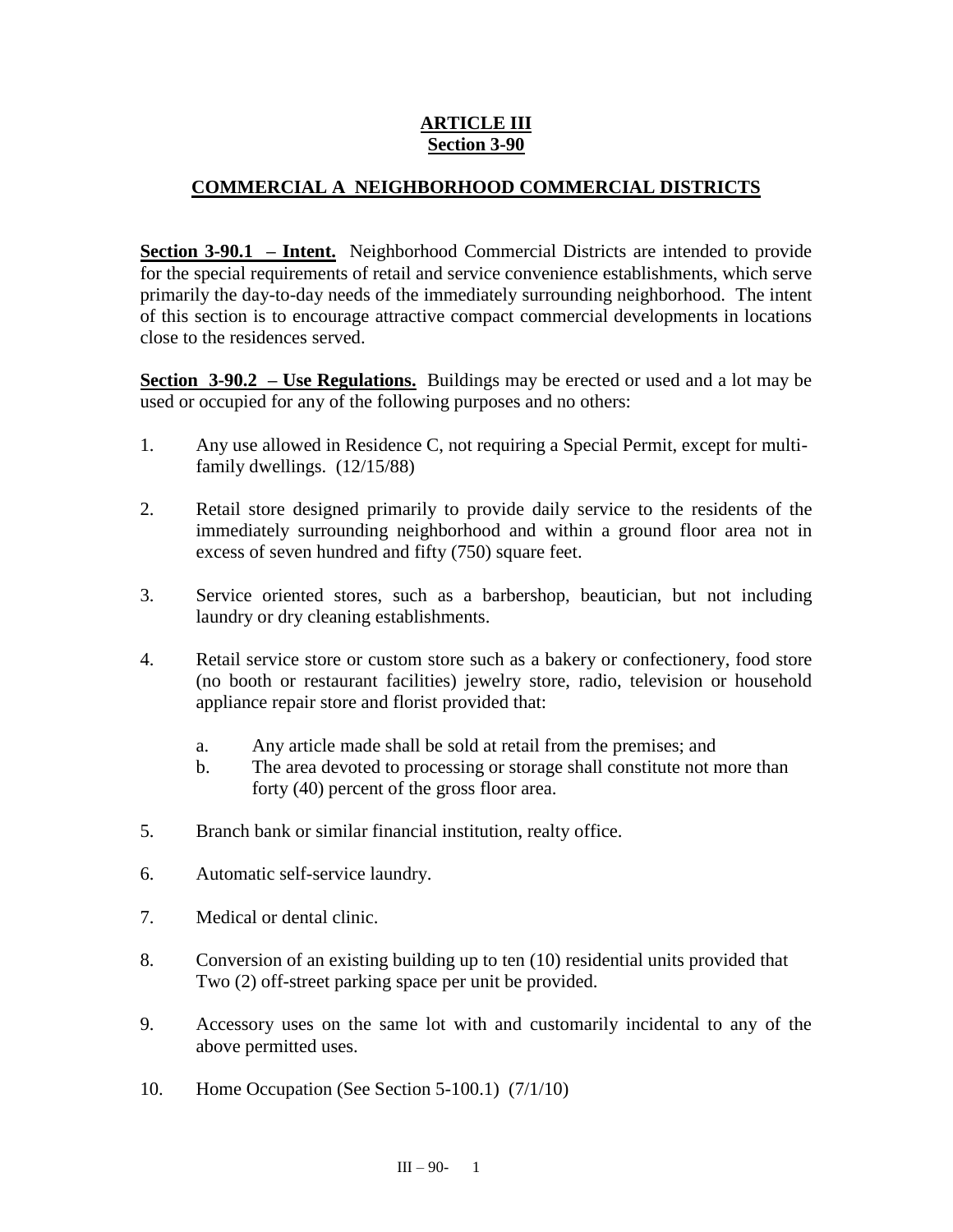## **Section 3-90.3 – Special Permit Uses.**

- 1. Conversion of an existing building to greater than ten (10) residential units provided that two (2) off-street parking space is provided per unit. (Planning Board)
- 2. Self-Storage facilities such as cargo box, individual storage containers or storage buildings, which are rented or leased as a commercial operation. (Planning Board)
- 3. New construction of multifamily dwellings which meet all area and density requirements of the district. (Planning Board) (3/4/19)
- 5. Funeral Establishments. (Planning Board) (5/20/93)
- 6. Shared Elderly Housing (Planning Board) (7/07/03)
- 7. Any proposed use that will discharge a cumulative total of more than 25,000 gallons per day of waste into the city's sanitary sewer system, or any use categorized as a Significant Industrial User (SIU). This shall apply to both new uses and to any alteration, extension or expansion of an existing use which would result in a cumulative total of more than 25,000 gallons per day of waste being discharged into the city's sanitary sewer system, or any use categorized as a Significant Industrial User (SIU). (Planning Board) (1/19/06)
- 8. Any proposed use involving a building or buildings with a cumulative total floor area equal to or greater than 5,000 square feet. This requirement applies to both new uses and buildings, and to alterations/extension/expansions of existing uses and buildings whose cumulative total square footage meets or exceeds these thresholds. (Planning Board) (10/4/07)
- 9. Home Based Business (See Section 5-100.1) (7/1/10)

**Section 3-90.4 – Area and Height Regulations.** Every building used exclusively as a dwelling shall comply with the area and yard regulations prescribed for Residence C Districts (See Article III, Sections  $3-70.5 - 3-70.8$ ). For buildings used in whole or in part for commercial purposes the following regulations shall apply:

- 1. Building and Lot Area. Minimum lot size in a Commercial –A district is fifteen thousand (15,000) square feet. Not more than twenty-five (25) percent may be occupied by buildings.
- 2. Front Yard. There shall be a setback on each street on which a lot abuts which shall be not less than thirty (30) feet and each lot will have a minimum frontage of one hundred (100) feet at the street line.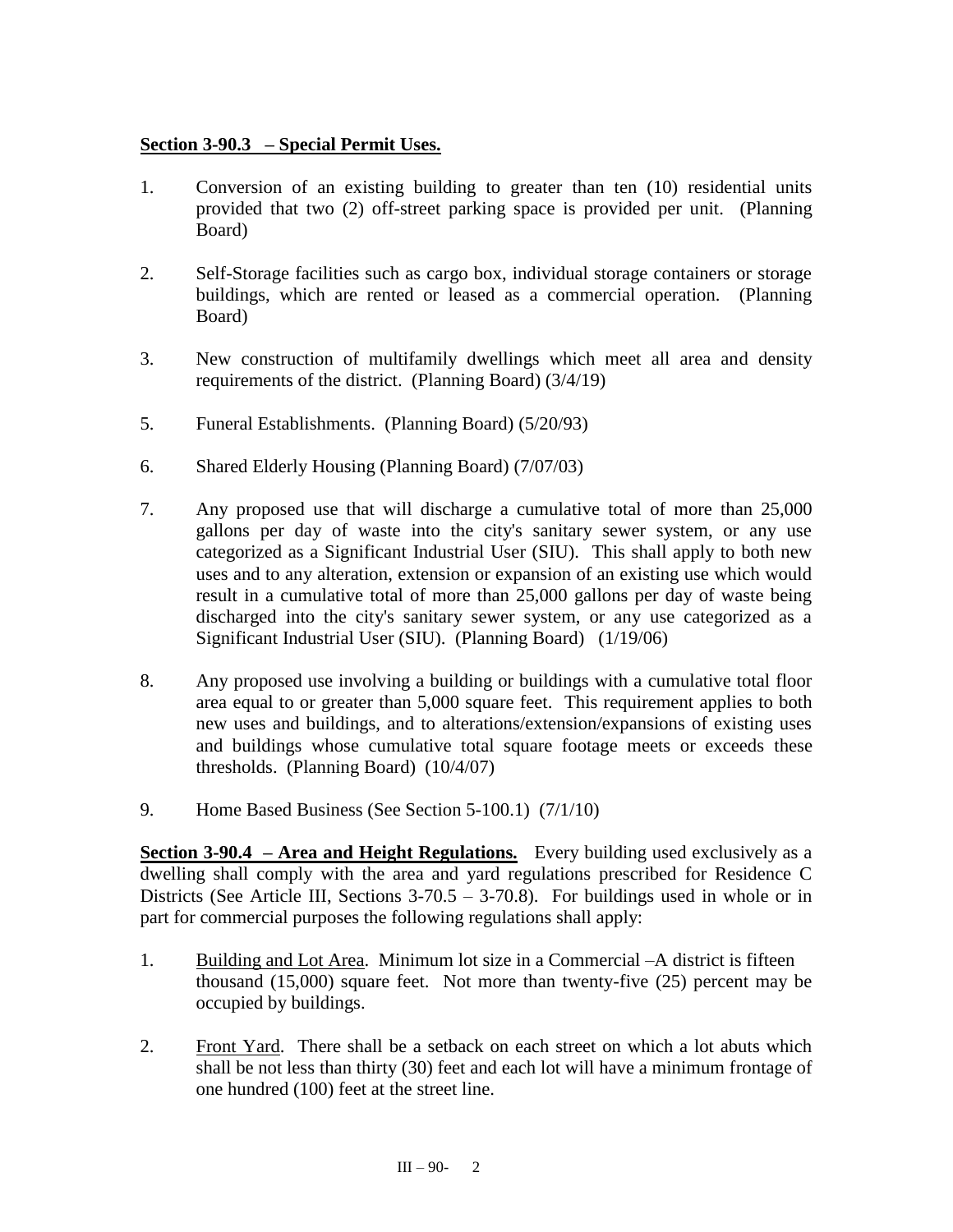- 3. Side Yard. For every detached building or group of attached buildings, there shall be two (2) side yards, neither of which shall be less than fifteen (15) feet in width.
- 4. Rear Yard. There shall be a rear yard on each lot which shall be not less than twenty (20) feet in depth.
- 5. Heights. No buildings or structures shall exceed two and a half  $(2 \frac{1}{2})$  stories or thirty-five (35) feet in height. Except that a school, college, library, municipal facility, Shared Elderly Housing, or barn may be erected to a height not to exceed three (3) stories or fifty (50) feet. For buildings or structures located within the designated Airport Landing Zone the maximum height will be whichever is the most restrictively regulated.

The Planning Board may issue a Special Permit permitting heights in excess of the maximum permitted. (7/7/03)

- 6. Special Regulations. In order to encourage sound and attractive commercial development, the following special requirements shall apply:
	- a. Every use other than the parking lot shall be completely enclosed within a building.
	- b. Along each side or rear property line, which directly abuts another residential property in the city or residential districts in an adjoining municipality, a buffer planting strip not less than twenty (20) feet in width, as defined in Article II – Section 2-20.01 shall be provided. The Special Permit granting authority may waive this requirement if in its opinion a suitable substitute is provided. (4/16/98)
	- c. No permanent storage of merchandise shall be permitted outside a building.
	- d. Off-Street parking, loading, see Article VII. For each dwelling unit, two (2) off-street parking space shall be provided.
	- e. Signs as permitted in Article VIII.
	- f. Ten (10) percent of the required front yard shall be maintained with grass and live shade trees and ornamental shrubs with adequate spaces being left unpaved for their growth.
	- g. Trash receptacles such as dumpsters or trashcans shall either be fully enclosed or screened from public view.
- 7. Regulations for Shared Elderly Housing